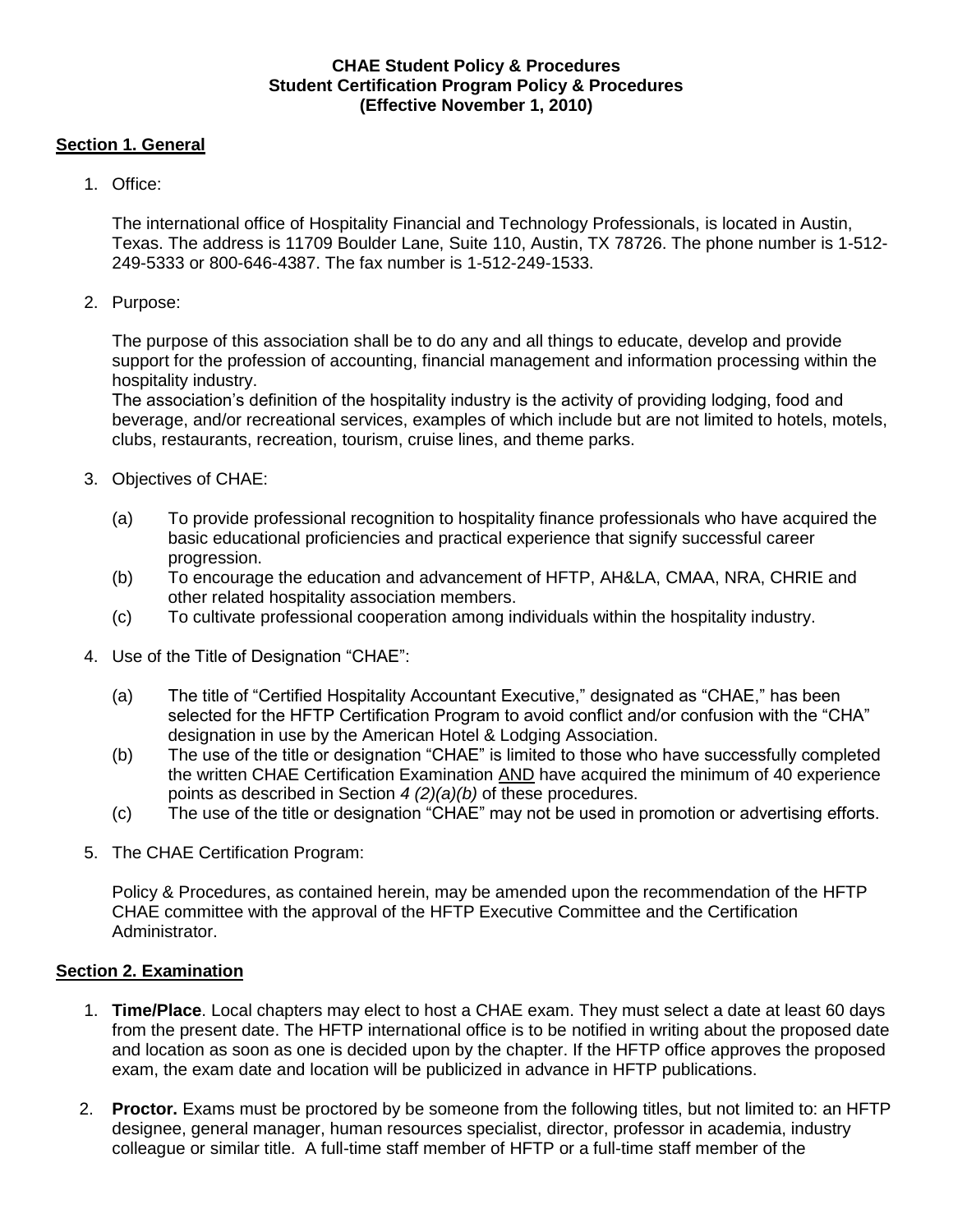Educational Institute may also proctor. For test security reasons, all exam dates/sites must be published in advance and open to any qualified CHTP candidate. Proctors must sign the [Proctor](http://www.hftp.org/Content/Forms/Certification/ProctorForm.pdf)  [Agreement Form.](http://www.hftp.org/Content/Forms/Certification/ProctorForm.pdf)

## 2. **Scores**.

- (a) Each candidate will be notified of his/her grades within 45 days after completion of the CHAE Examination. Online exams offer instant grading.
- (b) Candidates must receive a score of 70 percent or better in each of the five sections to pass the exam.
- (c) Candidates who fail to pass the CHTP Examination within a three-year limitation period must reapply. All prepaid fees will be forfeited.

## 3. **Conditional Credit**.

- (a) A candidate who passes one or more segments of the CHAE Examination shall receive conditional credit for those segments.
- (b) The candidate must be re-examined, and successfully pass the remaining segments of the CHAE Examination with a three-year period to maintain the conditional credit.
- (c) Candidates who fail to pass the entire CHAE Examination within a three-year limitation period must reapply and retake the entire exam. All prepaid fees will be forfeited.

## **Section 3. Application**

### 1. **Application Procedure**.

- (a) Applications for the CHAE Certification Examination must be filed at least 10 days prior to the examination date.
- (b) Applications are to be filed at the international office on the forms prescribed in *Section 7. Forms*. Supporting evidence of education and the examination fee must accompany the application.
- (c) Applications will be considered filed when all required supporting documents and fees have been received.
- (d) Applicants may defer the examination to a later date by notifying the Certification Administrator in writing at least one week prior to the examination date.
- 2. **Letters of Recommendation**. Two letters of recommendation must be submitted. One from the applicant's current employer and the other from a college faculty member both of whom are able to evaluate the applicant's potential for success in the hospitality industry. If the applicant does not have a current employer, a second letter from a different college faculty member may be substituted for the second letter.

### 3. **Evidence of Qualification**.

(a) Education. Accredited College or University — A student candidate must be a senior level student with a minimum of 90 semester hours of education or a senior who is within 30 semester hours from graduation as certified by the college that they are attending. A transcript of college/university credits must be mailed directly to the Certification Administrator by the college/university. Grades of "C" or better will be accepted for credit.

(b) Experience. Experience must be attained no later than four years after the student candidate passes the examination. Once the experience is attained, each employer must mail a "Certificate of Experience" directly to the Certification Administrator.

### 4. **Notification of Acceptance**.

(a) Each CHAE application package will be reviewed by the Certification Administrator.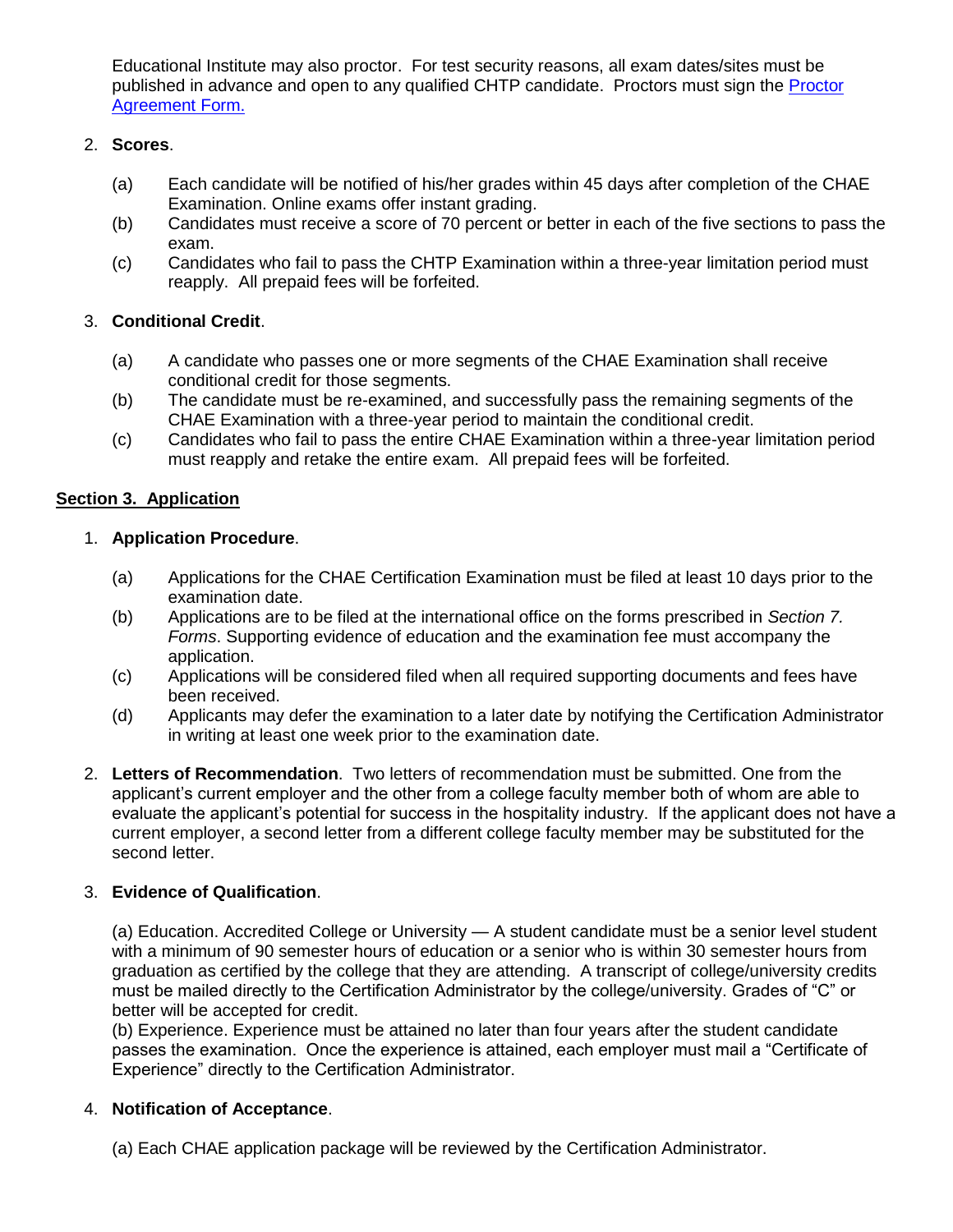(b) A Notification of CHAE Application Status will be mailed to each candidate within 30 days after receipt of the original application. This form will indicate acceptance of the candidate's application or set forth the additional requirements that must be satisfied.

(c) A late registrant may, at the discretion of the Certification Administrator, be allowed to take the exam, provided the applicant signs a late registration agreement stipulating that his/her exam will not be submitted for grading until his/her application is complete and qualified. In the event the applicant does not qualify he/she will forfeit any application or exam fees.

## **Section 4. CHAE Student Qualification Requirements**

A student applicant will qualify if they meet the following criteria:

## 1. **Education**.

(a) A minimum of 90 semester hours of education for aspiring CHAEs. A transcript of college/university credits must be mailed directly to the Certification Administrator by the college/university. Grades of "C" or better will be accepted for credit.

# 2. **Experience**.

- (a) Experience must be attained no later than four years after the student candidate passes the examination. Once the experience is attained, each employer must mail a "Certificate of Experience" directly to the Certification Administrator.
- (b) A minimum of 40 experience points must be attained. Experience points are earned on an annual basis according to the following job classifications. Controller, Treasurer, Director of Accounting or similar position with overall responsibility or the Accounting and/or Finance functions 30 points per year Public Accountant specializing in the Hospitality Industry 30 points per year College professors instructing Hospitality Accounting 30 points per year Supervisory or Senior accounting personnel 25 points per year Junior Accountants 10 points per year
- (c) Experience points may be earned for fractional years after one year of continuous employment with each employer.

# **Section 5. Fees**

## 1. **CHAE Examination Fee**.

(a) A CHAE examination fee of one hundred (\$100) U.S. dollars for HFTP student members and one hundred and fifty (\$150) U.S. dollars for nonmembers will be assessed to cover the cost of preparing, scheduling and conducting the examination.

(b) A CHAE re-examination fee of one hundred (\$100) U.S. dollars for HFTP student members and one hundred and fifty (\$150) U.S. dollars for nonmembers will be assessed to an individual who has to take the exam (or remaining sections) an additional time.

(c) The amount of the CHAE Examination Fee may be changed on the recommendation of the HFTP Certification Administrator and approved by the Executive Committee.

(d) CHAE candidates will be advised of the fee amount when they receive their Notification of CHAE Application Status Form.

(e) Candidates who fail to take the CHAE exam within a three-year period will forfeit any administrative or exam fees.

## **Section 6. Study Guide**

The [CHAE Study Guide](http://www.hftp.org/Pages/Certification/CHAE/CHAEStudyGuide.aspx) is available for purchase through the Educational Institute of the American Hotel Lodging Association at 800-752-4567 or 407-649-8252. [www.ahlaei.org](http://www.ahlaei.org/)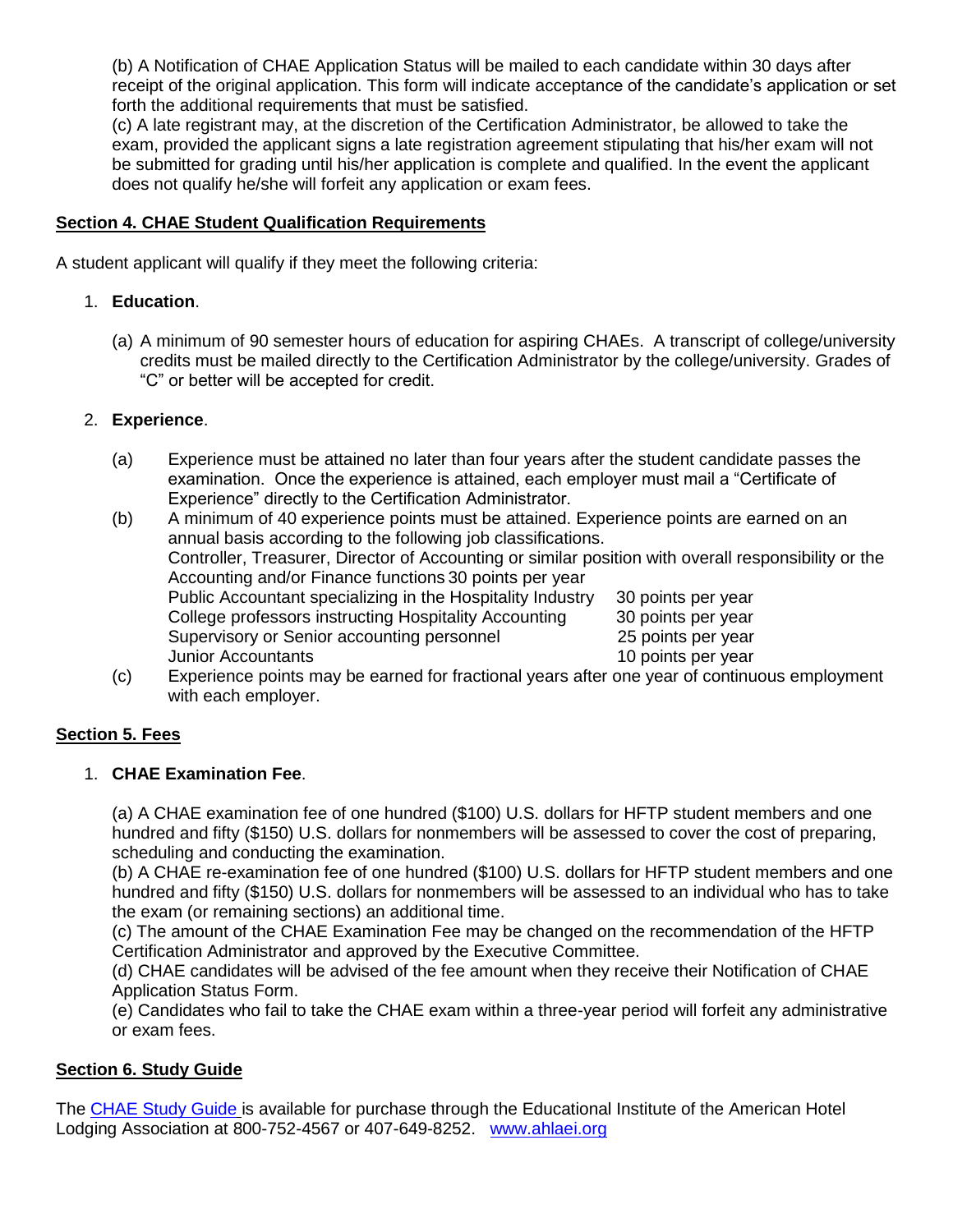NOTICE: Not all examination questions are necessarily based on the study guide. Your experience in the industry and education may be the basis for some questions.

## **Section 7. Forms**

All necessary forms are available in PDF format.

### **Section 8. CHAE Maintenance**

All CHAE designees, in order to maintain their designation, will be required to demonstrate their continuing interest and proficiency by completing the following requirements within each two-year maintenance period. A total of 60 maintenance points are required.

1. **Continued Education**. Earn a minimum of 40 CPE points as detailed below:

#### Effective (for maintenance periods beginning) January 1, 2008 and thereafter :

Fifteen (15) of these CPE hours must be specifically related to Hospitality Finance:

(a) HFTP Supported Workshops or Educational Seminars— One point for each CPE credit. (b) Non HFTP Workshops or Educational Seminars — One point for each 50 minutes of lecture or instruction if approved by Certification Administrator. The seminar must be accounting and/or hospitality related.

(c) Ten points may be earned for a published article in any professional journal, i.e. The Bottomline, Lodging, Hotel Business, etc...

2. **HFTP Membership**. No minimum required. Maximum 10 points.

Earn 5 points per year for continued, active membership in HFTP.

Effective for maintenance periods beginning January 1, 2011 HFTP Membership. No minimum required. Maximum 105 points. Earn 5 points per year for continued, active membership in HFTP.

- 3. **Maintenance Period**. The initial two-year maintenance period will commence on January 1 of the year following the designation as CHAE and will continue in two-year increments ending on December 31 thereafter.
- 4. **Maintenance Report**. The CHAE Maintenance report form must be submitted to the Certification Administrator no later than January 31 of the year following each maintenance period. Forms will be mailed by the HFTP office five months before they are due.

### 5. **Maintenance Fee**.

(a) A CHAE Maintenance Fee will be assessed to cover the ongoing administrative fees of the CHAE Certification Program.

(b) The annual CHAE Maintenance Fee is fifty (\$50) U.S. dollars per year for HFTP members and one hundred (\$100) U.S. dollars per year for nonmembers. Upon attaining the CHAE designation, the annual CHAE Maintenance fee will be included in your HFTP membership invoice.

(c) The amount of the annual CHAE Maintenance Fee may be changed on the recommendation of the HFTP Certification Administrator and approved by the Executive Committee.

6. **Failing to File Maintenance**. If an individual fails to file properly completed maintenance reports for an entire two year maintenance cycle by April 30th they will be permanently dropped (expelled) from our certification programs and will not be allowed to use the designations. If an individual wishes to become